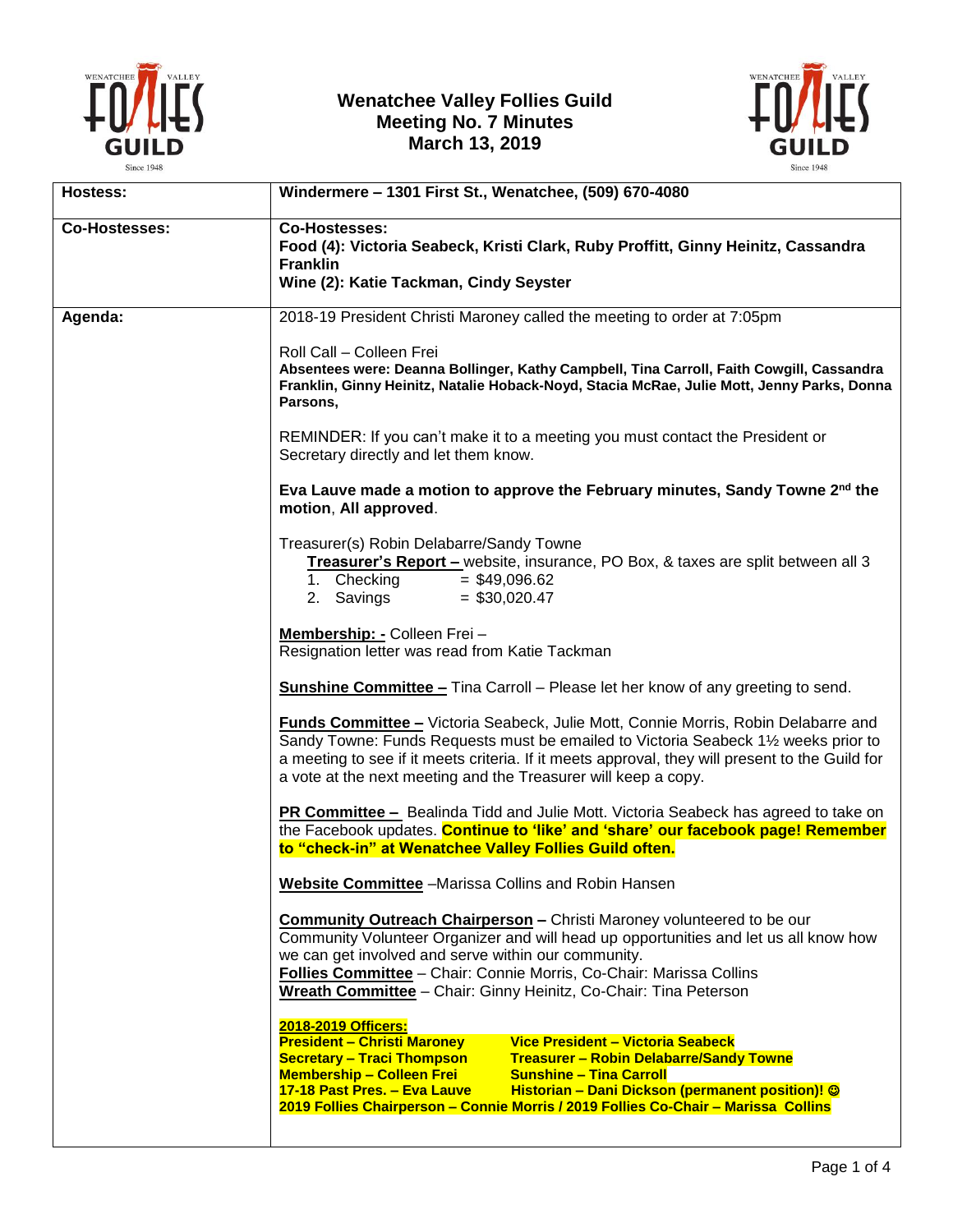



#### *OLD BUSINESS:*

| Item<br>No.  | <b>Item of Discussion</b>                                                                                                                                                                                                                                                                                                                                                                                                                                                                                                                                                                                                                                                                                                                                                                                                                                                                                                                                                                                                                                                                                                                                                                                                                                                                                                                                                                                                                     |
|--------------|-----------------------------------------------------------------------------------------------------------------------------------------------------------------------------------------------------------------------------------------------------------------------------------------------------------------------------------------------------------------------------------------------------------------------------------------------------------------------------------------------------------------------------------------------------------------------------------------------------------------------------------------------------------------------------------------------------------------------------------------------------------------------------------------------------------------------------------------------------------------------------------------------------------------------------------------------------------------------------------------------------------------------------------------------------------------------------------------------------------------------------------------------------------------------------------------------------------------------------------------------------------------------------------------------------------------------------------------------------------------------------------------------------------------------------------------------|
| Oct.<br>1.2  | Finance Committee - Christi Maroney, Sandy Towne, Karen Wade, Beth Stipe from the Community<br>Foundation. They went over our Bylaws and Beth suggested we combine all our accounts and have 1 checking<br>account and 1 savings account and any money we make over the three years of raising funds of wreath sales,<br>spring fling monies and Follies Shows go to the Children's Foundation. Possibly keep all monies into the<br>Savings account to earn more interest and then transfer money to the checking account for paying invoices.<br>Colleen mentioned our bylaws are already accommodating the 3 accounts.<br>Beth will come talk to all of us in March or April and we can listen to her thoughts about what to do with our<br>funds.<br>Christi mentioned it's exciting and historic and we are all excited to move forward.<br>Christi and Beth will re-do our funds request form.                                                                                                                                                                                                                                                                                                                                                                                                                                                                                                                                          |
| Feb.<br>1.01 | Each Follies chair is responsible to create their report by the end of the month. Include things that went right,<br>things that went wrong, things that were suggested and maybe didn't get done. All things that need to be noted.<br>Marissa will take everything. Email marissac@numericapac.org with everything you have and she will digitize it.<br>We raised \$79,100.00! Includes sponsorships, last 2 wreath fundraisers 2017 and 2018 and last spring fling<br>2018 and 1 Christmas auction 2018.                                                                                                                                                                                                                                                                                                                                                                                                                                                                                                                                                                                                                                                                                                                                                                                                                                                                                                                                  |
| Feb.         | We received a last minute donation from Mark Neal for \$5,500.00 to honor his mom, Marguerite Neal who was                                                                                                                                                                                                                                                                                                                                                                                                                                                                                                                                                                                                                                                                                                                                                                                                                                                                                                                                                                                                                                                                                                                                                                                                                                                                                                                                    |
| 1.02         | the 1948 Follies President. Before each show she was recognized as well as an insert in each program.                                                                                                                                                                                                                                                                                                                                                                                                                                                                                                                                                                                                                                                                                                                                                                                                                                                                                                                                                                                                                                                                                                                                                                                                                                                                                                                                         |
| Feb<br>1.03  | Christi Maroney was recognized by Connie for behind the scenes help all through the year as well as Follies.<br>Sandy and Robin were recognized by Marissa for all their work in keeping track of the money.<br>Dani was recognized by Connie for hospitality of Jaime and cooking and feeding the crew.<br>Colleen was recognized by Marissa for an awesome and fun Kick-Off party to set off our month of fun!<br>Kathy Campbell was recognized by Connie for Talent Committee.<br>Eva was recognized by Marissa for Programs and for being there to handle many other miscellaneous duties.<br>Kathy Langevin was recognized by Connie for Wardrobe.<br>Bealinda was recognized by Marissa for PR.<br>Ruby was recognized by Connie for Lobby and all her creativity and all her painting.<br>Donna was recognized by Marissa for Ticketing and all her efforts for sales.<br>Nita was recognized by Connie for T-Shirt sales both Guild and Cast shirts.<br>Cindy Seyster was recognized by Marissa for being such a great Supporter and campaigning for our Guild for<br>over a year to help sell our Follies sponsorships.<br>Ginny was recognized by Connie for our Cast party and wrapping up a great and successful Follies!<br><b>UPDATE 3/13/19:</b><br>Connie needs the reports from the committee chairs. Robin will take care of the budget and Bealinda was<br>recognized by Connie and Marissa for all the publicity she did. |
| Feb          | Colleen and Julie Mott would like to have an annual Cast Reunion and possibly have something up at                                                                                                                                                                                                                                                                                                                                                                                                                                                                                                                                                                                                                                                                                                                                                                                                                                                                                                                                                                                                                                                                                                                                                                                                                                                                                                                                            |
| 1.04         | Squilchuck Park this summer. A giant barbeque and/or potlock for the whole cast.                                                                                                                                                                                                                                                                                                                                                                                                                                                                                                                                                                                                                                                                                                                                                                                                                                                                                                                                                                                                                                                                                                                                                                                                                                                                                                                                                              |
| Feb          | We had a great cast who volunteered so many hours and it was all ages and was a great friendly cast. All for a                                                                                                                                                                                                                                                                                                                                                                                                                                                                                                                                                                                                                                                                                                                                                                                                                                                                                                                                                                                                                                                                                                                                                                                                                                                                                                                                |
| 1.05         | great cause.                                                                                                                                                                                                                                                                                                                                                                                                                                                                                                                                                                                                                                                                                                                                                                                                                                                                                                                                                                                                                                                                                                                                                                                                                                                                                                                                                                                                                                  |
| Feb<br>1.06  | Give Jeff Ostensen and North 40 a huge thanks for filming our advertisements and for in kind donation.                                                                                                                                                                                                                                                                                                                                                                                                                                                                                                                                                                                                                                                                                                                                                                                                                                                                                                                                                                                                                                                                                                                                                                                                                                                                                                                                        |
| Feb          | All costumes were accounted for, with the exception of a few gloves that were missing. Kudos to the cast for                                                                                                                                                                                                                                                                                                                                                                                                                                                                                                                                                                                                                                                                                                                                                                                                                                                                                                                                                                                                                                                                                                                                                                                                                                                                                                                                  |
| 1.07         | returning all their costumes and miscellaneous items.                                                                                                                                                                                                                                                                                                                                                                                                                                                                                                                                                                                                                                                                                                                                                                                                                                                                                                                                                                                                                                                                                                                                                                                                                                                                                                                                                                                         |
| Feb          | Funds Requests - information and the how to's due to our new Children's Foundation. We will be having                                                                                                                                                                                                                                                                                                                                                                                                                                                                                                                                                                                                                                                                                                                                                                                                                                                                                                                                                                                                                                                                                                                                                                                                                                                                                                                                         |
| 1.08         | discussions to figure out how we want to give out our funds. New name and new processes. The strategic                                                                                                                                                                                                                                                                                                                                                                                                                                                                                                                                                                                                                                                                                                                                                                                                                                                                                                                                                                                                                                                                                                                                                                                                                                                                                                                                        |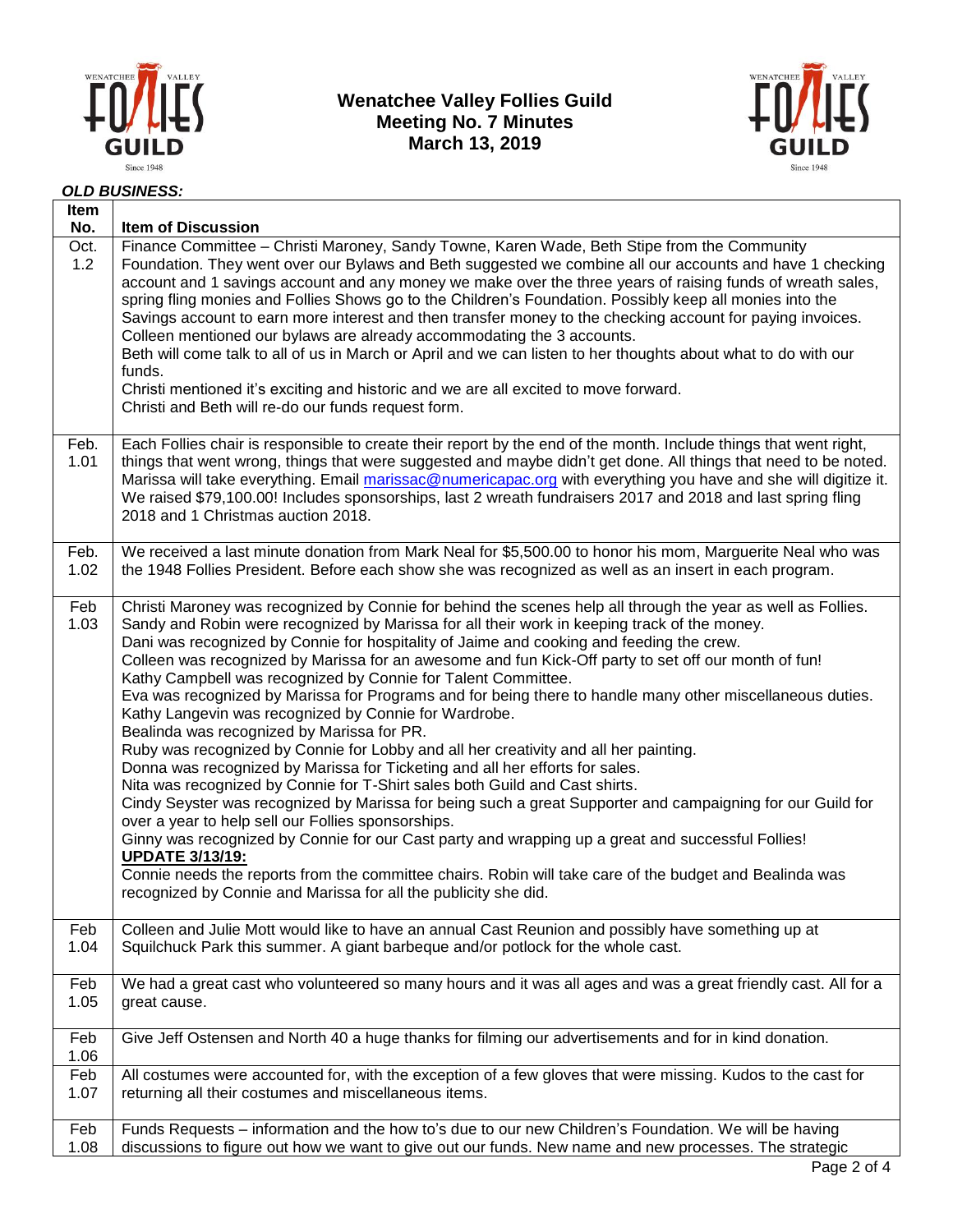



|                    | committee will get back together and put together information for focus groups that we will break into at our<br>March meeting and compile all the thoughts and present them at the April meeting with thoughts gathered for<br>May and then in the summer time have a strategic planning meeting again. Our funds request process will need<br>to change so start thinking about how you would like to see the changes implemented. Eva mentioned putting<br>our money into the Community Foundation and we have not committed to that yet. There will be a strategic<br>planning meeting this Friday, the 15 <sup>th</sup> and then again on the 21 <sup>st</sup> with Beth Stipe to get her feedback on this as<br>well. Do we need a financial planner, do we want to set up an endowment? There are many options and<br>possibilities and we need to explore options before we vote as a whole Guild. Eva asked about looking at how<br>other non profits run and see samples of what we can possibly do. |
|--------------------|----------------------------------------------------------------------------------------------------------------------------------------------------------------------------------------------------------------------------------------------------------------------------------------------------------------------------------------------------------------------------------------------------------------------------------------------------------------------------------------------------------------------------------------------------------------------------------------------------------------------------------------------------------------------------------------------------------------------------------------------------------------------------------------------------------------------------------------------------------------------------------------------------------------------------------------------------------------------------------------------------------------|
| Feb.<br>1.09       | March meeting will be nominating new officers for a vote at the April meeting then the new officers take office at<br>the May Spring Fling.                                                                                                                                                                                                                                                                                                                                                                                                                                                                                                                                                                                                                                                                                                                                                                                                                                                                    |
| Feb.<br>1.10       | Also at the March meeting, we will be bringing new member nominations to the table. Each member can<br>nominate one person. Please email a short bio to Colleen Frei and cc: Traci Thompson and Christy Maroney.<br>All bios will be gathered and put into an email sent out to the whole guild just after the March meeting so you<br>will have time to review them and we will vote at the April meeting. After the vote in April, if your nominated<br>person is voted in, then you may contact them and invite them to be a member, making sure they know they are<br>part of a women's service group and we meet every 2 <sup>nd</sup> Wednesday, September through May.                                                                                                                                                                                                                                                                                                                                  |
|                    | <b>NEW BUSINESS:</b>                                                                                                                                                                                                                                                                                                                                                                                                                                                                                                                                                                                                                                                                                                                                                                                                                                                                                                                                                                                           |
| <b>Item</b><br>No. | <b>Item of Discussion</b>                                                                                                                                                                                                                                                                                                                                                                                                                                                                                                                                                                                                                                                                                                                                                                                                                                                                                                                                                                                      |
| Mar<br>1.1         | Colleen will send out names and bios and we will vote at the April meeting.                                                                                                                                                                                                                                                                                                                                                                                                                                                                                                                                                                                                                                                                                                                                                                                                                                                                                                                                    |
| Mar<br>1.2         | Red Kettle campaign from Salvation Army raised \$828.14.                                                                                                                                                                                                                                                                                                                                                                                                                                                                                                                                                                                                                                                                                                                                                                                                                                                                                                                                                       |
| Mar<br>1.3         | Victoria Seabeck is going to follow up with previous funds requests that were tabled.                                                                                                                                                                                                                                                                                                                                                                                                                                                                                                                                                                                                                                                                                                                                                                                                                                                                                                                          |
| Mar<br>1.4         | Amended funds request from \$250.00 to \$500.00 for DECA students only that need help with travel expenses.<br>Cindy Seyster said she is comfortable with her original request of \$250.00. Karen Wade made a motion to<br>send the \$250.00 and Kathy Langevin 2 <sup>nd</sup> the motion, motion approved.                                                                                                                                                                                                                                                                                                                                                                                                                                                                                                                                                                                                                                                                                                   |
| Mar<br>1.5         | Cindy Seyster is going to set up an invitation on Facebook for Spring Fling and send it to all of us in the Guild.<br>We are to send it to former past Guild Members and invite them.                                                                                                                                                                                                                                                                                                                                                                                                                                                                                                                                                                                                                                                                                                                                                                                                                          |
| Mar<br>1.6         | Karen Wade talked about making this a big Spring Fling and inviting all former Guild Members at the Museum<br>on Wednesday, May 8. We will provide auction items, not our guests, they just bring their checkbooks. Table<br>Sponsorships and event sponsorships will be worked out. Be creative with your auction item so it doesn't cost a<br>lot of money.                                                                                                                                                                                                                                                                                                                                                                                                                                                                                                                                                                                                                                                  |
| Mar<br>1.7         | Chamber of Commerce invoice for \$225.00 and discussion was held regarding the benefit. Karen Wade made a<br>motion to table the membership for one year, Connie Morris 2 <sup>nd</sup> the motion, Cindy Seyster suggested we have<br>discussion and Christi Maroney stated she used to do the Community Outreach sheet and didn't get any<br>responses from that. Eva also said maybe we stay a member and figure out what the benefit would be when<br>people go. The invoice is for a renewal, we are not in arrears. Show of hands to discontinue the Chamber<br>membership was 16 yays, 5 nays. Motion passed to not renew our membership.                                                                                                                                                                                                                                                                                                                                                               |
| Mar<br>1.8         | Apple Blossom All Service Club & Community Foundation luncheon for May 1 at 11:30am. Ruby will get a table<br>for \$225.00 please contact Ruby if you are interested in attending. Tickets are \$25.00 per person.                                                                                                                                                                                                                                                                                                                                                                                                                                                                                                                                                                                                                                                                                                                                                                                             |
| Mar<br>1.9         | Officers:<br>Victoria Seabeck is President                                                                                                                                                                                                                                                                                                                                                                                                                                                                                                                                                                                                                                                                                                                                                                                                                                                                                                                                                                     |